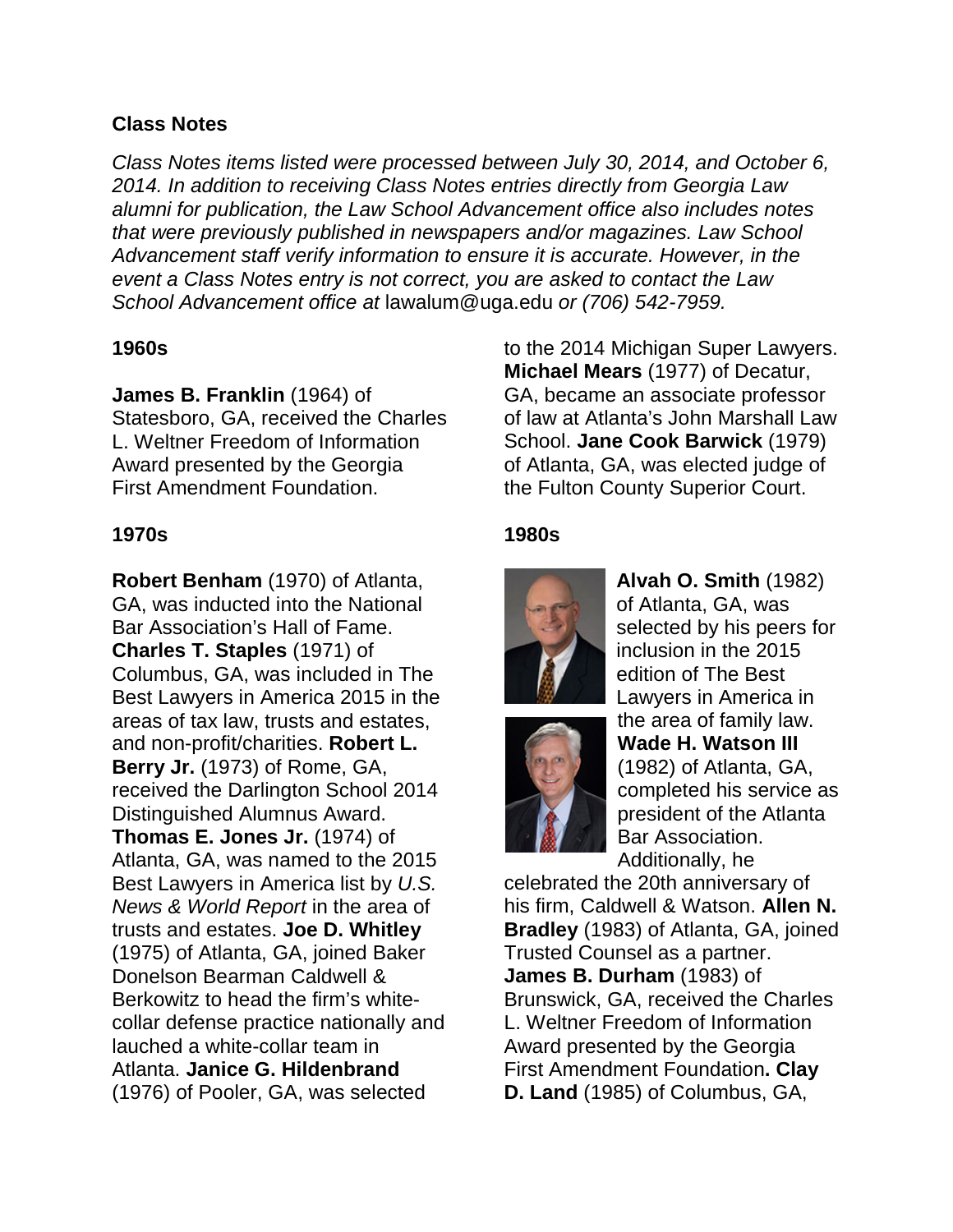was elevated to Chief Judge for the Middle District of

Georgia. **Jonathan R. Levine** (1985) of Atlanta, GA, was included in the 2015 edition of the Best Lawyers in America in



the area of family law. **Alan F. Rothschild Jr.** (1985) of Columbus, GA, was included in the Best Lawyers in America 2015 in the areas of trusts and estates and nonprofit/charities law. **Marcia M. Ernst** (1987) of Atlanta, GA, was sworn in as a judge of the Sandy Springs Municipal Court. **Gregory L. Roseboro** (1987) of Athens, GA, was promoted to executive director of admissions at Georgia Law. **R. Michael Ethridge** (1988) of Charleston, SC, joined the executive committee at Carlock, Copeland & Stair. **Russell T. Abney** (1989) of Sandy Springs, GA, opened the Atlanta office for Ferrer Poirot Wansbrough Feller Daniels & Abney. **Kizmet S. (Kiz) Adams** (1989) of Athens, GA was named associate director of graduate legal studies at Georgia Law.

#### **1990s**

**Duane D. Pritchett** (1993) of Decatur, GA, joined the Gwinnett County Law Department. **Kathy Lee Adams** (1994) of Atlanta, GA, earned tenure at Atlanta's John Marshall Law School. **Thomas Gatewood Sampson II** (1994) of Atlanta, GA, was inducted into the National Bar Association's Hall of

Fame. **Rebecca H. Hoelting** (1995) of Atlanta, GA, established her own

firm, Hoelting & McCormack. **N. Elizabeth McCaw** (1995) of Bellevue, WA, was elected president of the Washington Women's



Foundation. **Dorsey R. Carson Jr.** (1996) of Jackson, MS, was included in the Best Lawyers in America 2015 in the field of construction law.



**Mitchell Keith Siskin** (1997) of Murfreesboro, TN, was elected as presiding judge of the Sixteenth Judicial District of the State of

Tennessee. **Kelly A. Mullally** (1998) of Atlanta, GA, earned tenure at Atlanta's John Marshall Law School. **William Bradley Carver** (1999) of Atlanta, GA, was named president of the Atlanta Commission of Veteran Affairs by the Atlanta City Council.

# **2000 – 2004**

**Jennifer A. Jordan** (2001) of Atlanta, GA, was named a 2014 Rising Star by the *Fulton County Daily Report*. **Ashoo K. Sharma** (2001) of Atlanta, GA, became the new general counsel for residential real estate brokerages for Harry Norman Realtors and Berkshire Hathaway HomeServices Georgia Properties. **Joseph J. Gleason** (2002) of Atlanta, GA, joined Heninger Garrison Davis. **Andrew E. Goldner** (2002) of Atlanta, GA,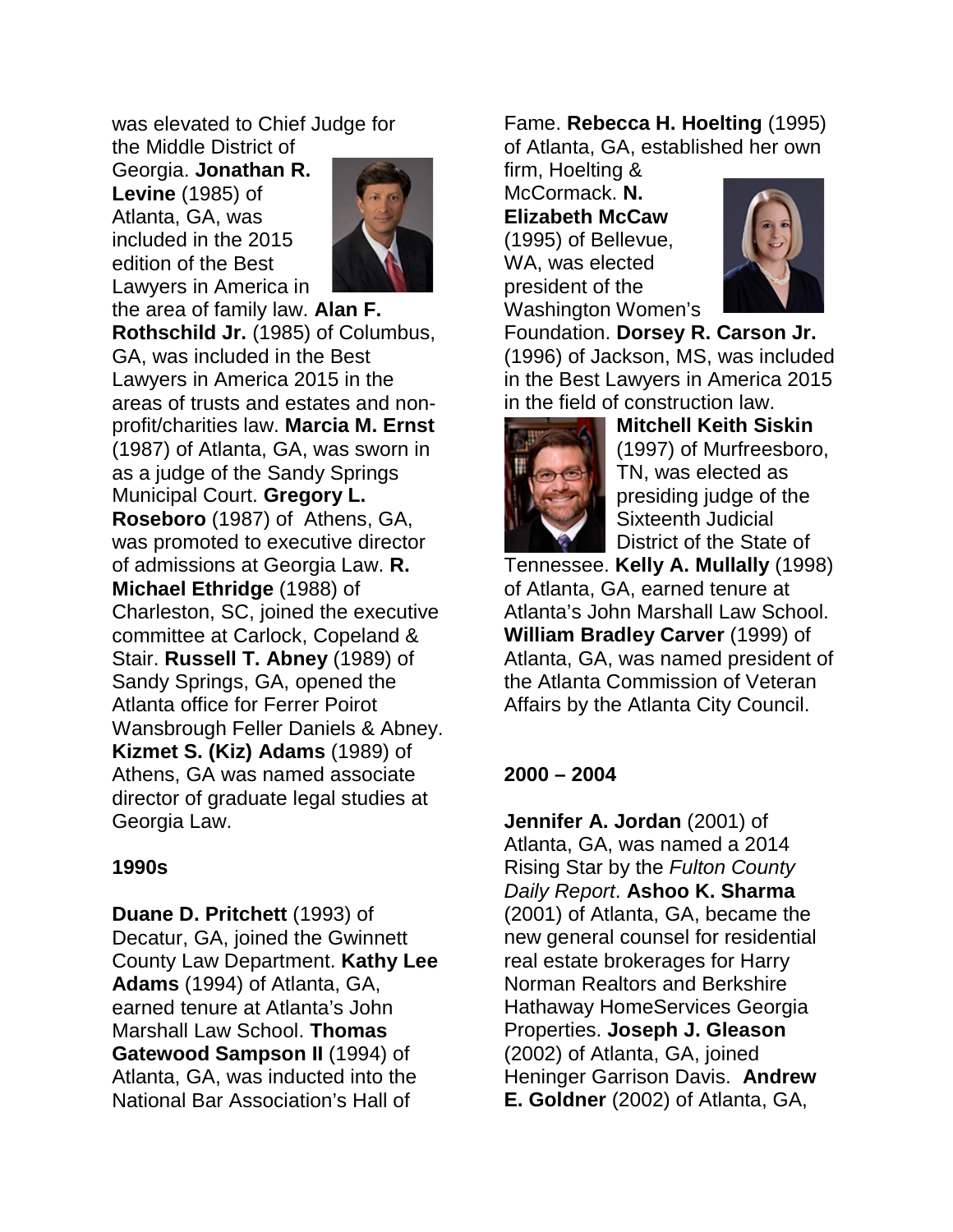was named a 2014 Rising Star by the *Fulton County Daily Report*.



**Sarah A. Johnson**  (2002) of Washington, D.C., co-founded Birchstone Moore. **Edward A. Marshall** (2002) of Mableton, GA,

was named a 2014 Rising Star by the *Fulton County Daily Report*. **Robert L. McCorkle III** (2002) of Savannah, GA, was named a 2014 Rising Star by the *Fulton County Daily Report*. **W. Joseph Miguez** (2002) of Austin, TX, joined McGuireWoods as of counsel. **Sloane G. Perras** (2002) of Dunwoody, GA, was named a 2014 Rising Star by the *Fulton County Daily Report*. **Brian C. Vick** (2002) of Durham, NC, became associate counsel for Blue Cross and Blue Shield of North Carolina. **Stacey G. Evans** (2003) of Smyrna, GA, started her own firm, S.G. Evans Law. **Charles Andrew Kitchen** (2003) of Birmingham, AL, became the managing partner of Maynard Cooper & Gale's new San Francisco office. **Rebecca C. Franklin** (2004) of Atlanta, GA, was named a 2014 Rising Star by the *Fulton County Daily Report*. **Kevin A. Gooch** (2004) of Atlanta, GA, received the Advocacy and Leadership Award from the Young Lawyers Division of the National Bar Association. **Tracy Kathryn Haff** (2004) of Atlanta, GA, joined Buckley Brown as a partner. **Alan J. Hamilton** (2004) of Atlanta, GA, was named a 2014 Rising Star by the *Fulton County Daily Report*. **Carmen L. Paul** (2004) of Atlanta,

GA, became a senior claims specialist for Allianz Global Corporate & Specialty.

## **2005 – 2009**

**Meaghan E. Boyd** (2005) of Atlanta, GA, was reappointed as cochairwoman of the American Bar Association litigation section's environmental litigation committee. **Ramsey H. Bridges** (2005) of Athens, GA, was promoted to director of admissions at Georgia Law. **James Raymond Miller IV** (2005) of Valdosta, GA, was selected for the Georgia Trial Lawyers Association's Leadership Education and Advanced Direction (LEAD) program. **Michael J. ("MJ")Blakely Jr.** (2006) of Atlanta, GA, was selected for the Georgia Trial Lawyers Association's Leadership Education and Advanced Direction (LEAD) program. **Shannon S. Hinson** (2006) of Decatur, GA was named associate director of admissions at Georgia Law. **Regan E. Keebaugh** (2006) and **James E. Radford Jr.** (2006) both of Decatur, GA, partnered to establish their own firm, Radford & Keebaugh. **Kimberly R. Bourroughs** (2007) of Snellville, GA, was named a 2014 Rising Star by the *Fulton County Daily Report*.



**Robert S. Lane** (2007) of Atlanta, GA, became a staff attorney with the Georgia Government Transparency & Campaign Finance

Commission. **Todd P. Swanson** (2007) of Macon, GA, became an